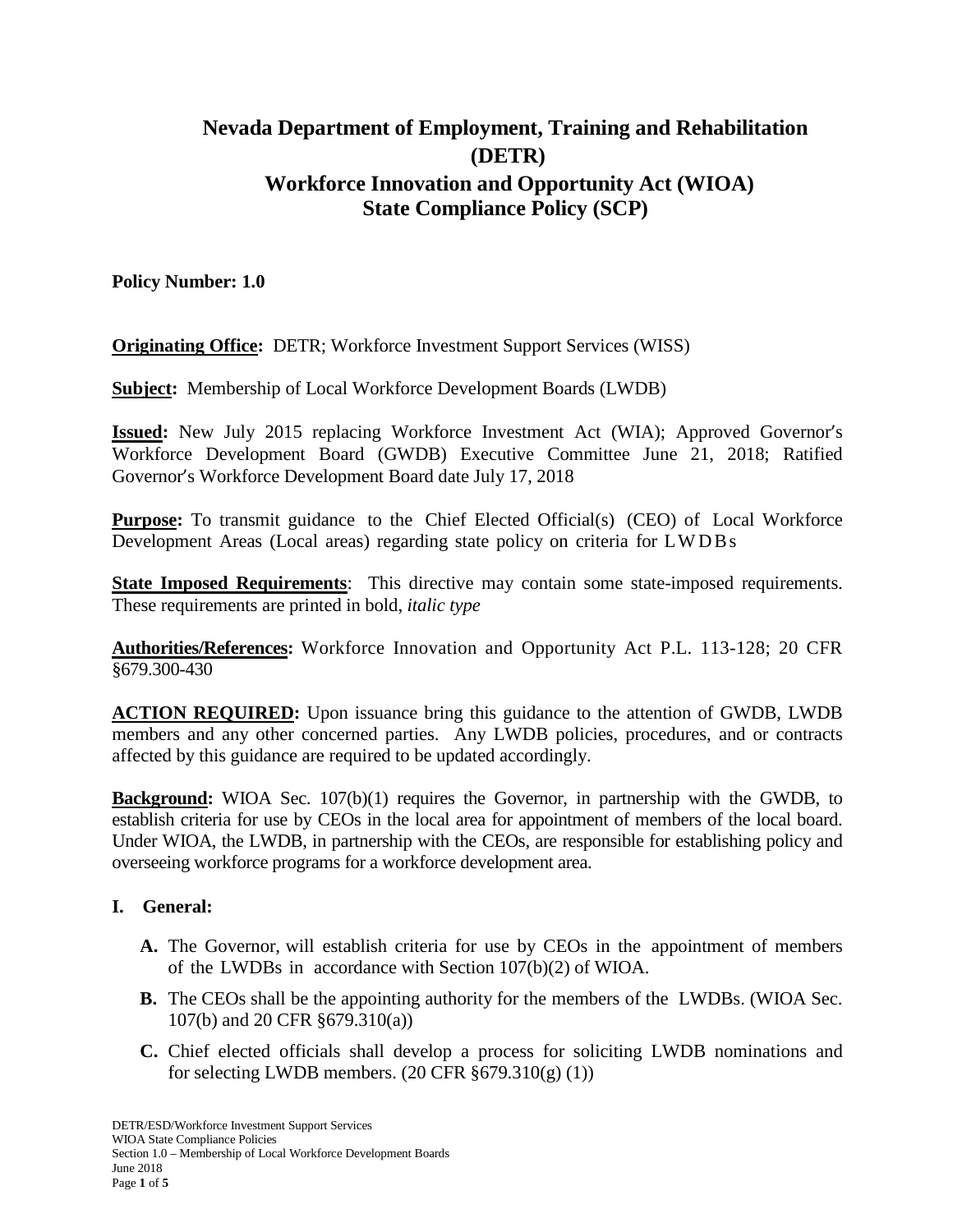- **D.** Representatives from private business or other entities shall be individuals with optimum policy making or hiring authority within the employer community and within the entities they represent. (20 CFR §679.340))
- **E.** The Chair of the LWDB must be from the business community. (WIOA Sec. 107(b)(3) and 20 CFR §679.330)
- **F.** An individual may be appointed as a representative of more than one entity if the individual meets all criteria for representation. (20 CFR §679.320 (h))

### **II. Required Members of the LWDB:** (WIOA Sec. 107 and 20 CFR §679.320)

Members of the LWDB must be selected by the CEOs consistent with criteria established under WIOA section 107(b)(1) and criteria established by the Governor. Such selection must also meet the established requirements of WIOA Sec. 107(b)(2) and 20 CFR §679.320 (a).

- **A. Business** A majority of the members of the LWDB must be representatives of business in the local area. At a minimum, two members must represent small business as defined by the U.S. Small Business Administration. Business representatives serving on LWDBs may also serve on the GWDB. Each business representative must meet the following criteria:
	- (1) Be an owner, chief executive officer, chief operating officer, or other individual with optimum policy-making or hiring authority; and
	- (2) Provide employment opportunities in in-demand industry sectors or occupations, as those terms are defined in WIOA Sec. 3(23).
- **B. Education** The LWDB must also include:
	- (1) At least one eligible provider administering adult education and literacy activities under WIOA title II;
	- (2) At least one representative from an institution of higher education providing workforce investment activities, including community colleges; and
	- (3) When there is more than one local area provider of adult education and literacy activities under title II, or multiple institutions of higher education providing workforce investment activities as described in WIOA Sec.107(b)(2)(C)(i) or (ii), nominations are solicited from those particular entities. ((WIOA Sec. 107(b) (6)).
- **C. Labor** Membership must include two or more representatives of labor organizations, where such organizations exist in the local area. Where Labor organizations do not exist, representatives must be selected from other employee representatives [20 CFR §679.320(c)(1)]. The LWDB must include one or more representatives of a joint labormanagement, or union affiliated, registered apprenticeship program within the area who must be a training director or a member of a labor organization. If no union affiliated registered apprenticeship programs exist in the area, a representative of a registered apprenticeship program with no union affiliation must be appointed, if one exists.  $(20 \text{ CFR } \S 679.320 \text{ (c)}(2))$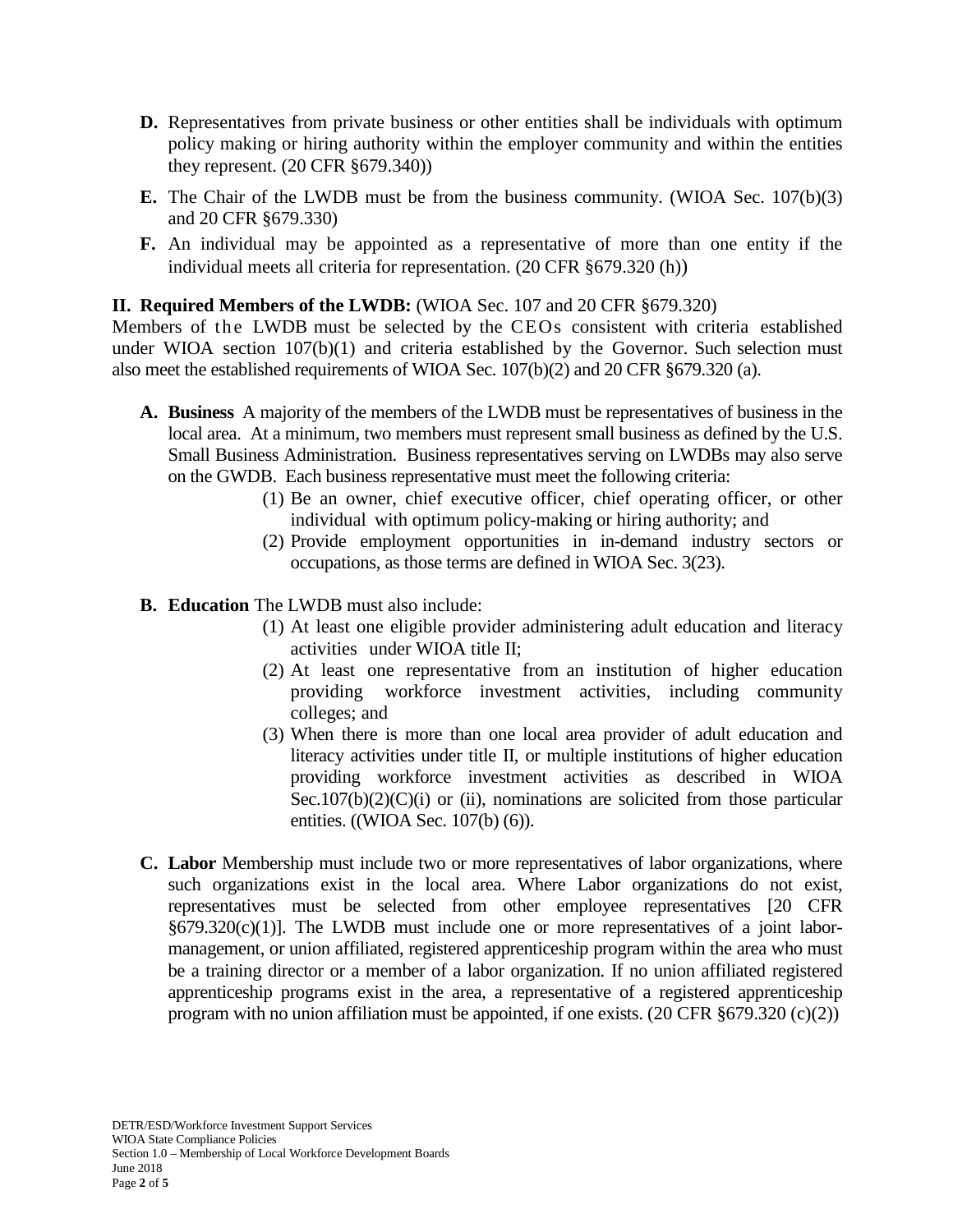- **D. Other Required Members** The LWDB must also include at least one representative from each of the following governmental and economic and community development entities:
	- (1) Economic and community development entities;
	- (2) The State employment service office under the Wagner-Peyser Act (29 U.S.C. 49 et seq.) serving the local area; and
	- (3) The programs carried out under Title I of the Rehabilitation Act of 1973, other than section 112 or part C of that title.
- **E. Additional Members** The membership of LWDB may include individuals or representatives of other appropriate entities in the local area, including:
	- (1) Entities administering education and training activities who represent local educational agencies or community-based organizations with demonstrated expertise in addressing the education or training needs for individuals with barriers to employment;
	- (2) Governmental and economic and community development entities who represent transportation, housing, and public assistance programs;
	- (3) Philanthropic organizations serving the local area; and
	- (4) Other appropriate individuals as determined by the chief elected official. (20 CFR §679.320 (e))

## **III. Local Board Operations**

- **A. Quorum** A quorum shall be defined as: A simple majority (51%) of members, excluding vacancies.
- **B. Change in Status** LWDB members who no longer hold the position or status that made them eligible members must resign or be removed by the CEOs immediately as a representative of that entity; i.e. no longer work in the private sector, or are no longer with an educational institution, etc.
- **C. Vacancies** LWDB vacancies must be filled within a reasonable amount of time of the vacancy, **but no later than 120 days** from occurrence. The CEOs are authorized to make all reappointments of members. Reappointments must be made within a reasonable amount of time of the term expiration, **but no later than 120 days**. Any action taken by a LWDB later than the 120 days per this policy shall be void unless the LWDB has an approved waiver from the Governor's Office of Workforce Innovation (OWINN) prior to the LWDB meeting. Waivers are to be requested in writing to: Governor's Workforce Development Board c/o State Board Liaison 555 East Washington Avenue, Suite 4900 Las Vegas, Nevada 89101.

### **D. Removal** LWDB members must be removed by the CEOs if any of the following occurs:

- (1) Documented violation of conflict of interest;
- (2) Failure to meet LWDB member representation requirements defined in the WIOA and this policy; or
- (3) Documented proof of fraud and/or abuse.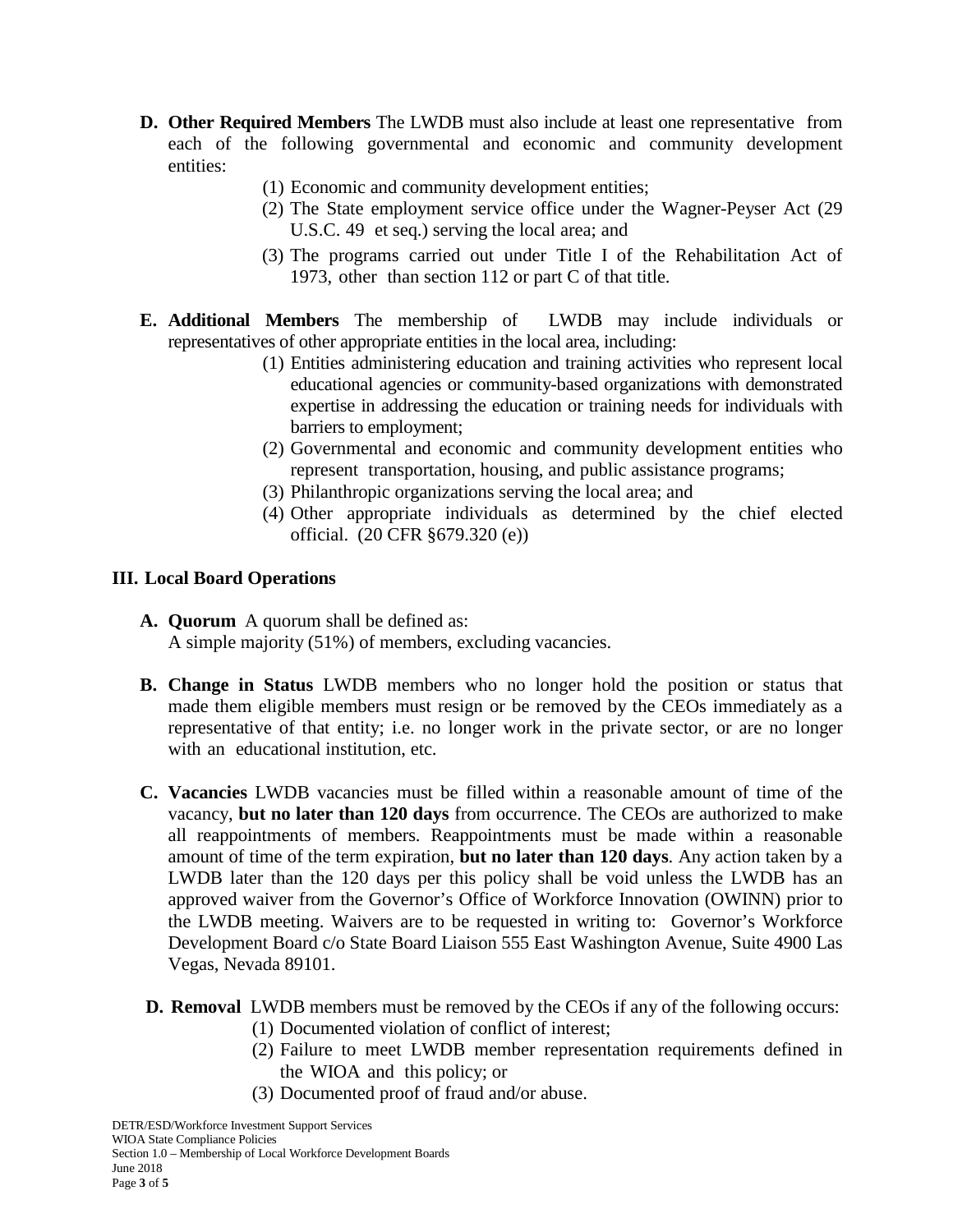LWDB members may be removed for other factors outlined in the Local Board bylaws such as attendance.

**E. Conflict of Interest and Transparency** The respective LWDB must be a WIOA-compliant board per WIOA Sec.107 State and Board Policy *and have no familial relationship to the 3rd degree of consanguinity, business, financial, or political ties with any member(s) of the One-Stop Operators, its staff, Local Elected Officials Consortium, or an employee of a mandatory core program located within the One-Stop in the respective Local Workforce Development Area(s).* Members must ensure the integrity of their pursuits by taking steps to avoid conflict of interest or even the appearance of conflict of interest per Board and State policy.

The LWDB must conduct its business in an open manner as required by WIOA S ec. 107(e), Nevada Revised Statutes (NRS) Chapter 241 and most recent Nevada Open Meeting Law Manual by making available to the public, on a regular basis through electronic means and open meetings, information about the activities of the LWDB. This includes 20 CFR §679.390:

- (1) Information about the Local Plan, or modification to the Local Plan, before submission of the plan;
- (2) List and affiliation of LWDB members;
- (3) Selection and certification of one-stop operators;
- (4) Award of grants or contracts to eligible providers of workforce investment activities including providers of youth workforce investment activities;
- (5) Minutes of formal meetings of the LWDB; and
- (6) LWDB by-laws, consistent with 20 CFR  $\S 679.310(g)$ .

**F. Standing Committees** Standing committees may be established by the LWDB to provide information and assist the LWDB in carrying out its responsibilities under WIOA Sec. 107. Standing committees must be chaired by a member of the LWDB, may include other members of the LWDB, and may include other individuals appointed by the LWDB who are not members of the LWDB and who have demonstrated experience and expertise in accordance with 20 CFR §679.340(b) and as determined by the LWDB. Standing committees may include each of the following 20 CFR §679.360:

- (1) A standing committee to provide information and assist with operational and other issues relating to the one-stop delivery system, which may include representatives of the one- stop partners;
- (2) A standing committee to provide information and to assist with planning, operational, and other issues relating to the provision of services to youth, which must include community-based organizations with a demonstrated record of success in serving eligible youth; and
- (3) A standing committee to provide information and to assist with operational and other issues relating to the provision of services to individuals with disabilities, including issues relating to compliance with WIOA Sec. 188, if applicable, and applicable provisions of the Americans with Disabilities Act of 1990 [\(42 U.S.C. 12101](http://api.fdsys.gov/link?collection=uscode&title=42&year=mostrecent&section=12101&type=usc&link-type=html) *et seq.*) regarding providing programmatic and